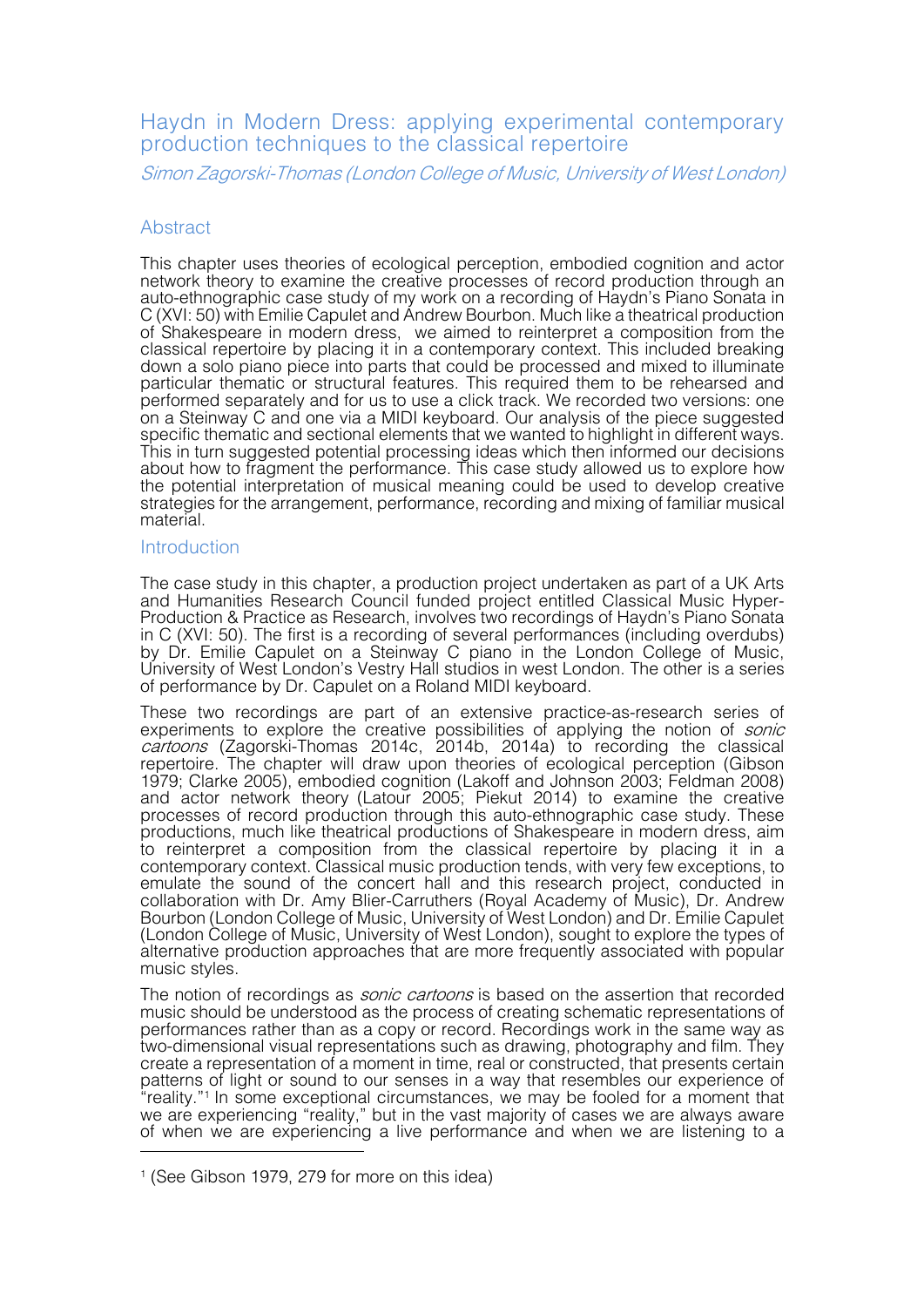recording. Indeed the idea of a *sonic cartoon* is that we simultaneously understand "the reality" as being a representational system (the recording) as well as recognizing what is being represented (the performance). Some aspects of this understanding are due to the limitations of the media—for example that the sound of many instruments are coming from two point sources (speakers) and that their relative positions don't change in the way they "should" when we move, or, more importantly, that we see speaker cabinets instead of people—but other aspects are due to aesthetic decisions made in the recording process.

Even within the very traditional world of classical recording, the microphones are very rarely positioned in the binaural configuration that reflects the position of ears on a head. Mostly, recordists use more microphones than we have ears and mix them together to create some mix of concert hall reverberation (usually with the low frequencies attenuated) and the clarity of detail that comes from proximity. In short, it involves the creation of an idealized listening experience that, in almost all instances, would be physically impossible to experience as "reality." The use of the term *cartoon* refers to the original meaning of a representation that simplifies or exaggerates rather than to humor or satire. Thus, while Da Vinci's Burlington House Cartoon of The Virgin and Child with St Anne and St John the Baptist is admired for the many ways in which it creates the impression of human presence, we are also very aware of its existence as chalk and charcoal marks on paper. We appreciate Da Vinci's skill in conjuring up that humanity through a simplified (two-dimensional, black and white) representation. On the other hand, with Picasso, we have representations that are admired not for their realism but for the ways in which his distortions give us a perspective both on the humanity being represented and of the medium in which he represents the world (and of our perception of the world).

### The Theoretical Model

-

Our perceptual system builds patterns of expectation based on previous experience: on previous occasions when I experienced  $a$  it was usually followed by  $b$ . However, there are always a large number of  $a$ 's and  $b$ 's occurring at any given moment. In the terminology of the ecological approach to perception the  $a$  would be an invariant property and the b would be an affordance. For example, my experience of hearing voices in spaces will have developed some more generalized expectations about, among other things, the length of reverberation and the size of the space that I'm seeing, the balance of direct and ambient sound and the distance away from me of the person I'm seeing<sup>2</sup> and other similar factors. I will also, on the other hand, have developed more specific expectations such as associating the timbre and phrasing of a particular voice with the sight of my wife. Any set of invariant properties that I have identified will afford both possibilities for interpretation and possibilities for action. Gibson's approach to interpretation sees all of these affordances in terms of action or potential action. If I see a chair, my understanding of it as an object is based on the affordance of sitting (whether I choose to sit or not).

In addition, these expectations work at a variety of levels of detail and with both conscious and subconscious thought. Thus, at a micro level of vision, I will have developed expectations about how certain patterns of light on my retina that involve areas of contrast are also associated with the tactile experience of edges. At the same time I will have macro level expectations about, for example, how a recording session might progress that are based on my previous experiences: the order in which things occur, the kinds of technology that need to be involved and the various roles that people might undertake. Crucially though, in this theoretical model, the process of perception is active rather than passive and is driven by a combination of goals and expectations. If I have started to behave as if I am in the kind of recording session that I have experienced previously, I will actively seek out certain invariant properties that allow me to progress in the way that I am expecting. If I have plugged a microphone into a particular wall box socket in the studio, I will look in a particular place on the mixing console for evidence that the signal is reaching the channel. However, we don't live our lives (only) by slavishly following scripts (or event

<sup>&</sup>lt;sup>2</sup> As a person gets further away the level of ambient sound (i.e. reverberation) will increase in relation to the level of direct sound.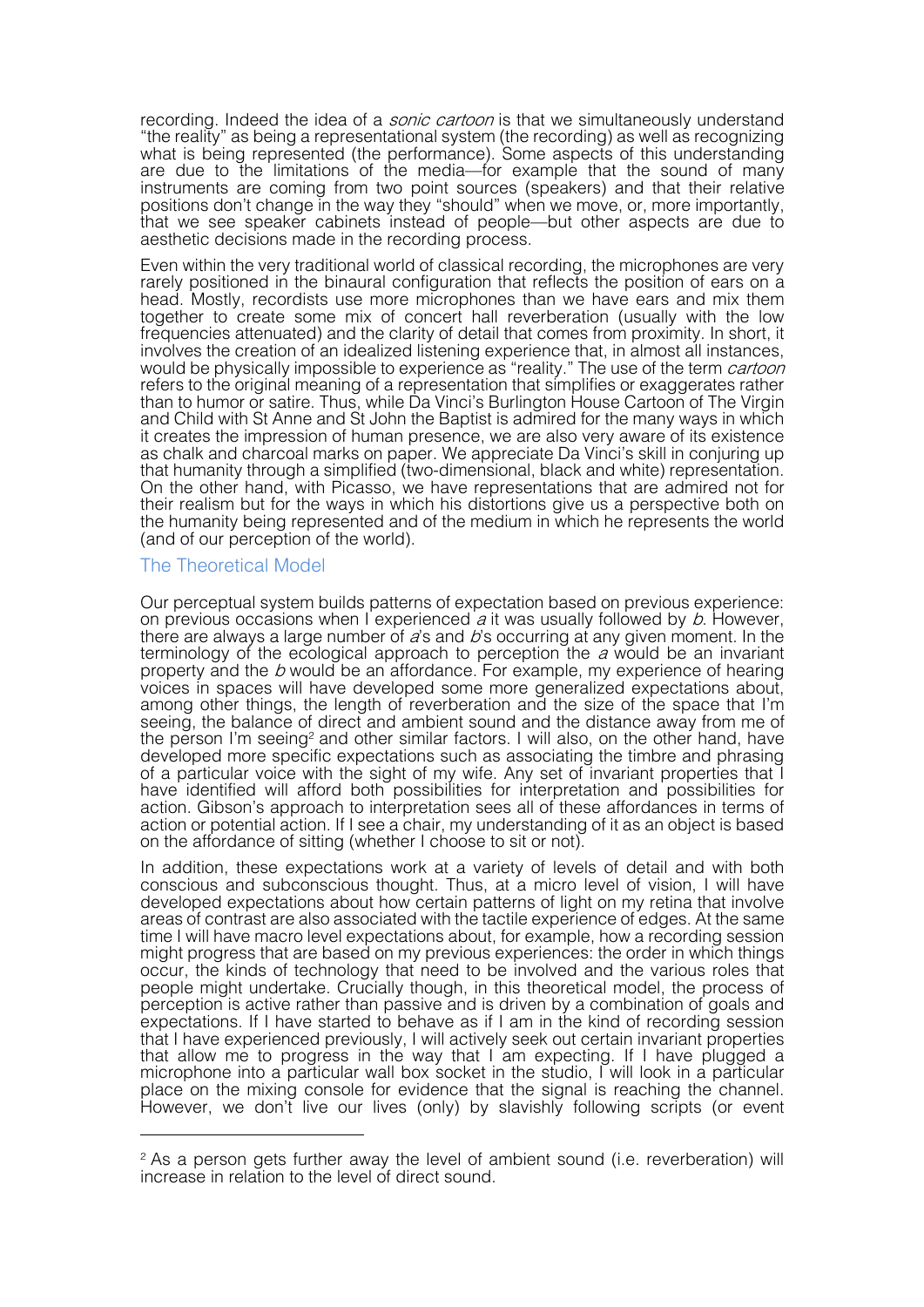schemata as they are known in the field of embodied cognition) that have been established by our previous experience. At any given moment, although there may be a *most frequently traveled route* we can also consider other perceived affordances. This is the nature of creativity— seeing a possibility which isn't the most obvious and trying it out. We are much more likely to see the possibilities that are a direct consequence of activity in our current situation than we are if they require a series of intermediate steps. For example, if I have a microphone and stand in my hand and can hear the sound from it coming through a pair of headphones, I am much more likely to think about experimenting with the positioning of the microphone and its effect on the recorded sound than I am if the microphone is already positioned and I am simply observing the scene.

This relates to the ways in which actor network theory (ANT) incorporates both human and non-human actors into the network activity. While ANT doesn't suggest that the microphone has agency, it does suggest that it exerts a powerful influence on my agency as a human actor. The established methodologies for ANT (see for example Callon 1986) are based around tracing the material evidence of human interaction in a network. The hybrid form of ANT that I am using aims to explore how these trails of material evidence can be explained in terms of a human actor recognizing certain invariant properties in a situation and acting upon the affordances that they perceive them to offer. Thus, all of the actors, both human and non-human, are understood differently by each of the human actors and this understanding is constantly being changed as the activities of the network progress. The material traces of this activity can therefore be understood as manifestations of the changing schemata that the human actors are constructing—their mental representations of the other actors (human and non-human), the process itself and the intended output.

### The Hyper-Production Concept

The title of the research project was suggested by Amy Blier-Carruthers and is interesting in its use of the Greek-derived prefix "hyper." The original meaning of "hyper" was "over" and was used in English to suggest excess or exaggeration (as in, for example, hyperbole). When the term "over produced" is used in relation to recorded music it mostly suggests a particular form of excess: an approach to the recording which draws attention away from the music, the "thing" that is being represented, and towards the medium, the representational system.

With representational media such as film, television, radio and recorded music there are several layers of creative activity that may have various levels of transparency to the final audience. In the world of film, the layers that are usually noticed and discussed are those of the directors and actors rather than those of the scriptwriters and designers. In the world of recorded classical orchestral music it is usually the composer and the conductor rather than the players and the record producer. Simon Frith (2012) and Michael Jarrett (2012) have both noted that even in the world of popular music, where record production is far more recognized as a creative activity, that producers have often deliberately sought to be a transparent layer or have been criticized for intruding upon and distorting the creativity of the musicians when they are not transparent. In those instances, of course, it is about perceived transparency, about what kinds of simplification and distortion (in the broadest sense of the word) are considered appropriate or "normal" in a given musical context. The criteria for judging this transparency are different for different styles of music and periods of history but they also vary from artist to artist and from listener to listener. There are conventions and norms within classical music, as with any style or genre, about the types of recording technique that are considered appropriate and they have changed dramatically over the years.

That, of course, is an issue that lies at the heart of our Classical Music Hyper- Production project. Why are we deliberately going against the conventions and norms of recorded classical music? Well, as stated earlier, our aim was to explore the creative possibilities and these possibilities can be divided into three categories:

- 1. Using clarity to increase the musical impact of the music
- 2. Using production to suggest a particular interpretation
- 3. Creating new potential meaning by exploring features that aren't in the original performance or composition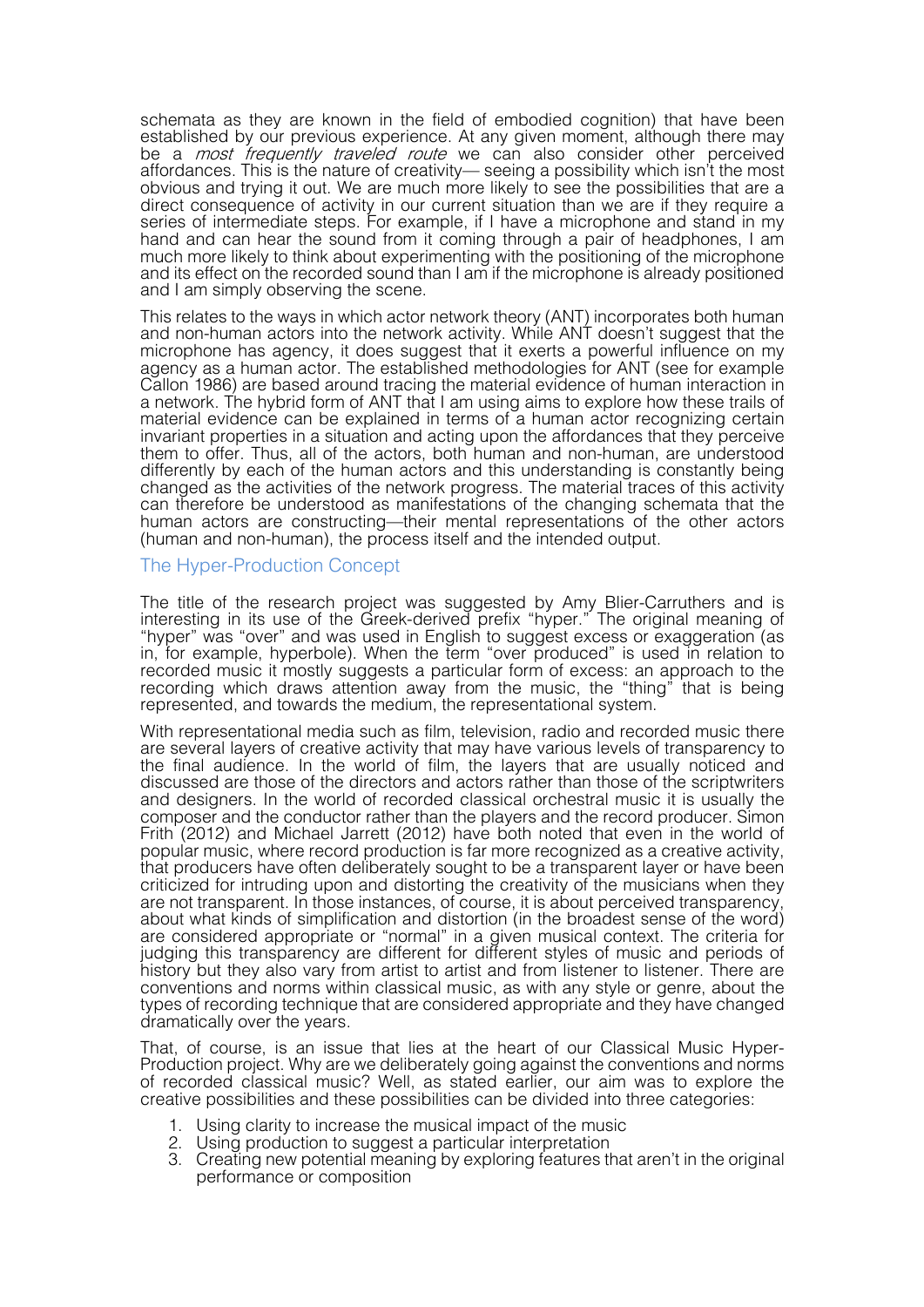The issue of clarity in relation to high fidelity needs further exploration than it has so far received in the literature. Fidelity implies some original reality to which a recording is being faithful. The classical world has attempted to sidestep the ontological problem of *which reality* through the notion of the "best seat in the house"—the idea that something like  $10<sup>th</sup>$  row center in a concert hall is the "sweet spot" that a recording should emulate. Elsewhere (Zagorski-Thomas 2014c, 20) I have discussed an experiment by Gidi Boss in 1998 in which analog and digital recordings of the same performance, with the microphones at the same distance, were perceived to situate the listener in a different (and more or less *comfortable* or *natural*) spatial relationship to the performance. In the case of piano recitals, however, the seats that are most in demand are those to the left and nearer to the front that command a view of the pianist's hands. The extensive evidence about the multi-modal nature of perception (McGurk and MacDonald 1976) suggests that being able to see the performer's hands will allow us to "hear" better—we get a clearer perception of the detail of the musical performance if we can see the gestures as well as hear the sounds. If, as in recorded music, that additional mode of perception is denied to us then it makes sense to compensate for its absence in some way. Schematic representations can compensate for this absence and provide a different form of clarity. An architectural drawing of a house provides the details that an architect considers to be important and omits those that are, to them, less important—such as the texture of the brickwork or the grain of the timber. A cinematographer will use focus and depth of field to "tell" us where our attention is supposed to be in a field—and, of course, this goes even further with the use of editing and close-ups. Within orchestral recordings it has long (since the 1960s and 70s) been standard practice to use "spot" microphones close to a particular instrument or section that can be used to highlight momentary details such as an oboe line in Mozart's "Prague" Symphony (K.504).

It is only a short step from the notion of clarity to the idea of influencing a listener's interpretation. Indeed, within the theory of perception that we are using here, they are two manifestations of the same cognitive phenomenon. Most of my experiences of very close proximity to another individual will have been accompanied with experiences of intimacy of some kind—trusting and liking someone enough to move beyond the norms of human spatial interaction. Metaphors such as "getting close to someone" reflect this cognitive connection we have made between proximity and intimacy, trust and affection. These cognitive connections are used all the time in mediated representations such as cinema and sound recording. The close up during a love scene in the cinema utilizes the visual characteristics of proximity to suggest intimacy and a microphone right next to a singer creates an aural version of the same phenomenon. These metaphorical relationships that involve using a single feature or characteristic of perceptual experience to suggest some other commonly associated experiential characteristic extend beyond this more literal type of example. Whereas clarity in this instance might be defined as providing one feature (e.g. vision without smell or touch) to invoke another associated feature (or affordance), the notion of sonic cartoons also includes examples where multiple characteristics, or invariant properties, might be exaggerated, inhibited or otherwise distorted to suggest an affordance. And suggesting an affordance, in this theoretical model, is the definition of influencing interpretation. For example, there are many invariant properties of sound that are associated with examples of activity that exhibit strength and power. On the one hand, physical actions that use more energy produce sounds with higher amplitudes but they also involve more high frequency content and, because objects that are excited with greater energy tend to take more time to stop resonating, they are often longer. In recorded music the last two of these invariant properties are often used without a change in amplitude and this is enough to suggest higher energy and therefore loudness. Quite often, though, the additional high frequency content is not created by exciting an acoustic object with greater energy but by over-driving an electrical circuit (or simulating that over-drive digitally) to add brightness through harmonic distortion. In addition, the increased resonance element is often suggested by additional room resonance (reverberation) rather than resonance in the object (i.e. instrument) itself. Thus, wanting to add energy to a snare drum sound might be achieved in the studio by adding a little overdrive or distortion and some short tiled room or plate reverberation. These invariant properties suggest the affordance of perceiving increased energy expenditure in the snare drum performance—they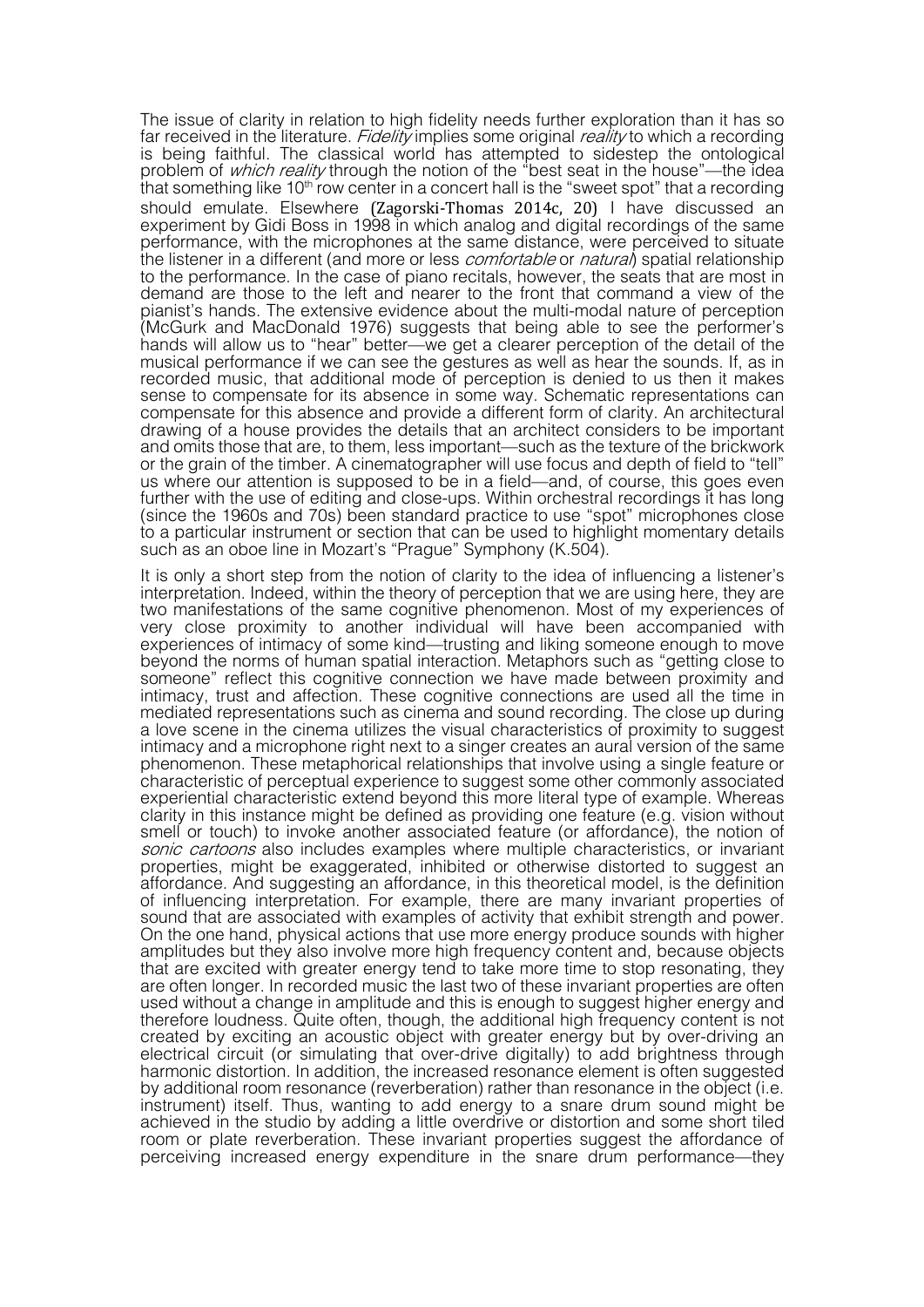influence our interpretation by creating an unrealistic, often even semi-abstract, *sonic* cartoon of energy expenditure.

The third of these categories involves creating new potential meaning by exploring features that are not in the original performance or composition. Once again we can think of this purely in terms of being an extension of this theoretical model of metaphor and perception. In the same way that 1960s Motown engineers and performers would add energy to a snare drum sound by doubling the performance with another percussive sound (such as a tambourine or hitting a piece of wood with a hammer), Mark Mynett (Mynett 2009) describes the common technique used in heavy metal production of automatically doubling or replacing the component sounds of a drum kit performance with samples that provide extra clarity or power. Similarly, while Duane Eddy used the recorded resonance of a "2000 gallon water tank" (Porter 2012) to create his metallic guitar tone in the 1950s, Max Martin added a sample of a guiro (a grooved wooden scraper from South America) to the vocal "fry" (an expressive creak in the voice) on Britney Spears' recorded performances (Zagorski-Thomas 2014c, 49). All of these examples involve some kind of alteration of an "original" perceived performance and musical styles such as dub reggae took this idea step further. The beginnings of dub reggae involved mix engineers such as Osbourne Ruddock (King Tubby) and Lee Perry taking the multitrack recordings used to mix a single and creating an instrumental B side for the vinyl single release which was often used as a backing track to sing over in live shows by the artist. In order to make these instrumental tracks more interesting they started to "re-arrange" them by using the mixing desk to add and remove instruments at different times and to add reverberation and echo at strategic moments to add drama. This then developed into a creative process by which the original performances became almost unrecognizable (or, indeed, were recorded for the sole purpose of creating a dub mix) and constituted a kind of meta re-performance of the multi-track recording. The techniques of dub mixing have been broadly assimilated into the practices of popular music mixing—albeit usually in short bursts of performed (or programed) mediation rather than as an aesthetic for a whole track. In addition, dub can be seen as a precursor to the idea of the remix in dance music—a re-construction or elongation of a track that uses some elements from the original recording in conjunction with new musical elements and sound effects.

It was with these three approaches in mind that the Hyper-Production project approached a range of recordings and mediated live performances that included pieces for piano, strings and voices by Beaudoin, Chopin, Debussy, Franck, Haydn, Mozart, Palestrina, Ravel, Schubert and Shostakovich. As mentioned above, this chapter examines the single case study of recording two different performances of a Haydn Piano Sonata by Emilie Capulet—one on an acoustic Steinway piano and the other on a digital Roland keyboard.

### Analysis

One thing that Emilie and I agreed upon very early in the process was that everything needed to be done for musical reasons. I wanted to create the notion of a musical narrative where the production decisions reflected the thematic, harmonic and structural analysis. For example, in the acoustic recorded version of the piece I thought that the harmonic progression might be reflected in a spatial one—i.e. that the distance away from the tonic chord of the home key could be reflected in the distance from the "normal" space of recorded classical piano music. Aside from this kind of detail I also wanted to reflect something of the original spirit of the piece through the use of contemporary technology. A detailed ANT analysis of the video documentation of our discussions is beyond the scope of this chapter but the traces of our respective schemata of both what the piece should be and what the process should entail demonstrate both clear moments of divergence and convergence. Notably there is a continual process of negotiation between my focus on the gathering of "useful" fragments of recorded material and Emily's concentration on creating a clear arc of performance narrative.

One way of looking at this piece is to think of Haydn exploring the possibilities and limitations of the instrument technology that existed at the time. This piece was written for an English pianist, Therese Jansen (Mrs. Bartolozzi), while Haydn was visiting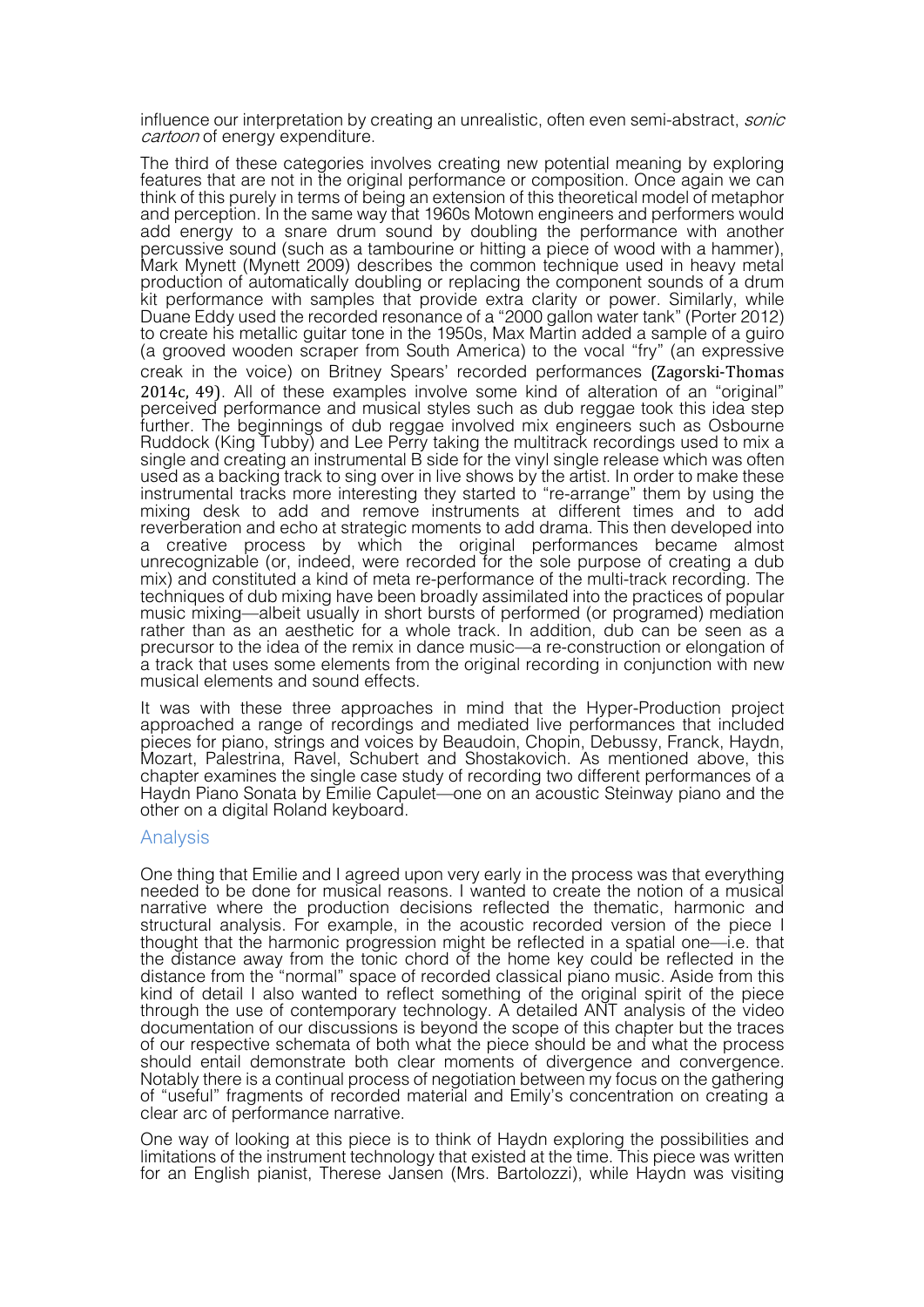London in 1794. He seems to have been influenced both by the new technologies offered by the Broadwood piano company (van Oort 2000) and by the more flamboyant performance techniques that were popular in London at that point. (Lock 2004) However, he did this by contrasting these new, and to him unfamiliar, sounds with imitations and intimations of the sound and techniques of the Viennese style. As Lock points out: "In the first six bars of his sonata in C major, for example, he imitates the dryness of the Viennese instruments by marking the opening notes *staccato* (or spiccato) and generously interpolating quaver rests in order to give the rich sound of the English instrument its chance to die away." (Lock 2004, 39)

This "dryness" in the Viennese instruments stemmed from more effective note damping that favored a more clearly articulated style. (van Oort 2000, 75) The British Broadwood pianos that Haydn was using during his time in London had a larger, fuller sound than their continental counterparts, an expanded keyboard range that extended both higher and lower than the Viennese five-octave keyboards and included pedals (both sustain and *una corda*) which didn't appear on the continent until the nineteenth century.

In addition, the British style of playing developed at the time reflected the growth in public concerts (rather than the smaller scale aristocratic court concerts that still dominated in Vienna) in a variety of ways. The development of these larger public concert halls had been a key factor in encouraging Broadwood to develop the louder, fuller sound of their instruments and one of the performance styles that this encouraged was the dramatic contrast of *piano* and *forte* passages. Indeed, the larger events encouraged a more dramatic and showy approach to playing than the refined and restrained atmosphere of the Viennese salon and this was reflected in the popularity of: "grander musical gestures, such as full chords, explosive runs leading from the top to the bottom of the keyboard, the crossing of hands, sudden dynamic contrasts and modulations, special sound and pedal effects, imitations of orchestral color and runs in thirds and sixths." (Lock 2004, 27)

This style can also be seen in the context of a widened audience from a more musically literate and educated aristocratic audience in Vienna to include the London middle classes who often couldn't afford to spend so much of their time on music lessons or paying others to play for them. These more dramatic gestures can also be seen as a response to this audience and the musicians' perception of what they might like.

Haydn's approach to these influences does seem, in general, to have been to heighten the effect of any of these techniques through contrast—an imitation of the Viennese sound against the tone of the London piano, sudden bursts of virtuosity against the more restrained melodic approach and the use of sudden changes to create moments of drama. In addition, he adopted aspects of his established musical character to these new circumstances. For example, his tendency to work by creating variations of very simple thematic material is taken to extremes in this example, creating a *tour de* force that may be seen as flamboyant and, thus, playing to this London gallery. This journey of variation would have been further enhanced by the ornamentation and<br>variation conventions for repeats that Haydn utilized. (Harrison 1997) Haydn's welldocumented sense of humor and quirkiness is also showcased in this piece and it can, perhaps, be argued that this is another example of the more populist approach.

So, in addition to the more formal approach of looking for metaphorical connections between potential production techniques and the structure of the piece defined through features like key, melodic themes, harmonic progressions and accompanying textures, we were also looking for ways to draw out and highlight these cultural and historical themes. Obviously, as this project was an experiment for research purposes rather than a commercial session, we were far more concerned about exploring creative possibilities than we were with achieving polished final mixes and "perfect" performances. It also became clear very early in the process that the acoustic and MIDI versions of the piece provided very different affordances for some kinds of experimentation and very similar ones for others. The two most obvious facets of this were to do with spatial processing and with the creation of performatively "impossible" effects.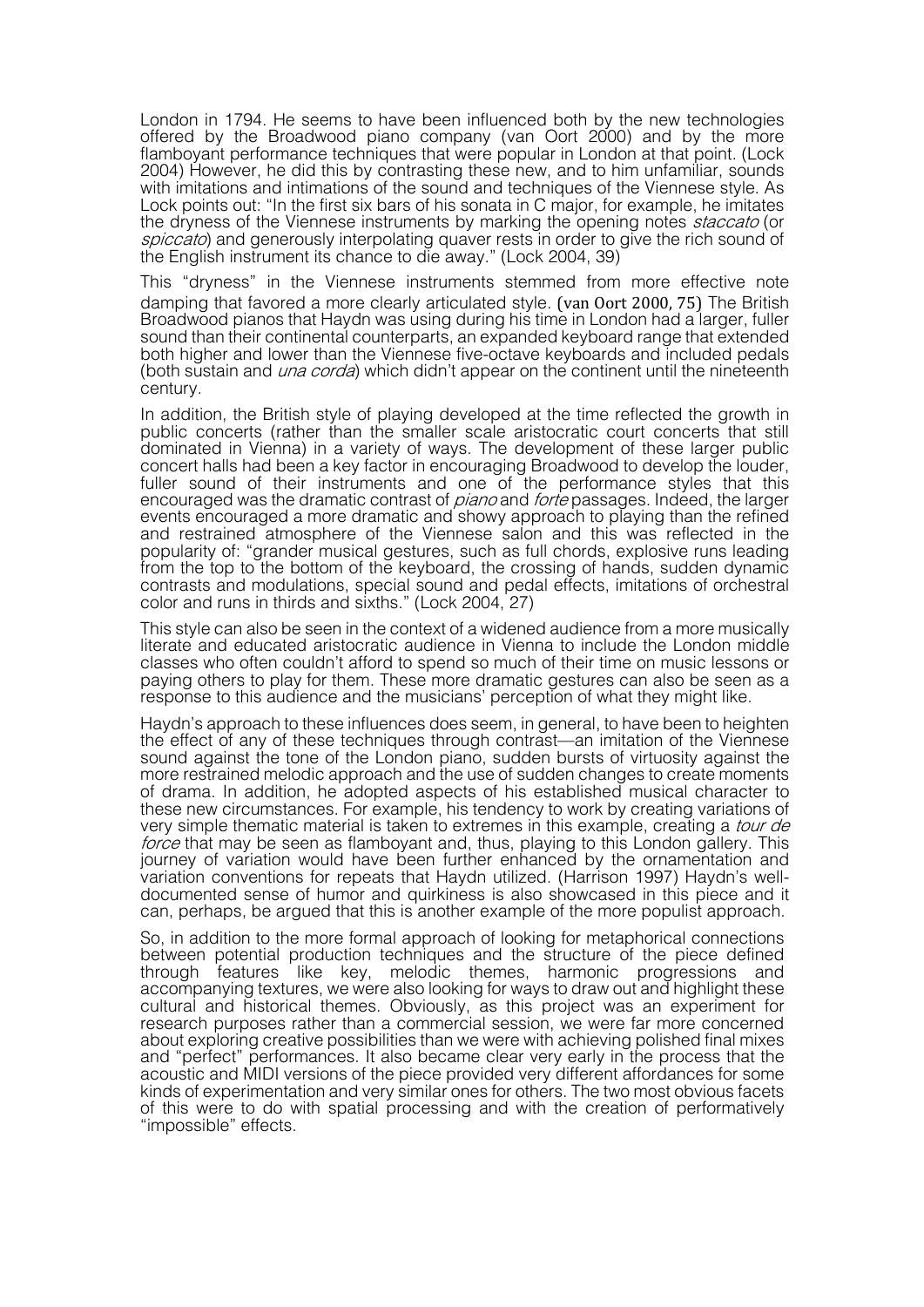# Acoustic Recorded Version

For the acoustic recording Emilie played a Steinway model C grand piano in the London College of Music's Vestry Hall studio which has a floor space of around 150 square meters and a gabled roof which is about five meters tall at its apex. The recording was made with three stereo microphone pairs and a mono Helpinstill piano pick-up.<sup>3</sup> There was a pair of DPA 4099p cardioid, small diaphragm condenser microphones inside the piano, a Neumann binaural dummy head stereo microphone about one meter outside and a pair of SE Z3300 large diaphragm condenser microphones set to a cardioid pattern positioned as a wide stereo pair around two meters away from the piano. The Helpinsill is a set of electromagnetic pick-ups that lie under the piano strings and produce a sound that is similar to an unprocessed electric guitar output: the sound of the strings with virtually none of the resonance of the piano casing and frame. The sound of the pick-up allowed us to process and amplify the raw string sound without the acoustic resonance.

The Helpinstill pick-up highlights a feature of acoustically produced sound (as opposed to electronically produced sound) that is another learned invariant property of sound that distinguishes recorded sound from its "original" performance. It is only in the realm of recorded sound where a form of distortion can affect the ambience or reverberation as well as the instrumental tone. It sounds very different to hear a distorted signal played in a reverberant space than it does to record the sound and the reverberation together and then distort the recording. The Helpinsill allows us to distort the string sound and then add reverberation afterwards rather than using one of the microphones (which has recorded both piano and reverberation) and distort that. The three stereo pairs of microphones on the one hand create three different spatial perspectives: the resonant but largely "internal" perspective of the DPA pair, the more roomy sound of the SE pair and the much more ambient sound of the dummy head. The dummy head sounds more ambient because the microphones are omnidirectional and thus pick up more of the room sound than the directional (but slightly further away) SE pair. On the other hand, these acoustic recordings are firmly rooted in this single space rather than providing the affordance of adding multiple different digital spaces that the Helpinstill and the MIDI versions do.

Our approach to the performance was to create a version of the piece with the right and left hands performed separately and then to explore ideas for additional overdubbing. The reason for doing this was to keep as many options open as possible for experimentation at the editing and mixing stages. If we had been aiming to create a single definitive version then it would have made sense to record parts with that version in mind. That would almost certainly have involved maintaining a two-handed performance in sections where we didn't explicitly want to create some sense of separation. As it was, and with the relatively limited time that we had in the studio for this part of the project, the feel and synchronization of the left and right hand parts wasn't quite as we would have liked. Once again, the experimental nature of the recording meant that we decided to fix these problems in post-production with audio quantizing rather than spending more studio time on fixing them through multiple takes. Emilie and I have written elsewhere in more detail about these issues of altered performance techniques for this kind of specialized studio production. (Capulet and Zagorski-Thomas 2016)

The ideas that we developed for additional overdubs can be broadly categorized as either orchestration/arrangement or extended performance techniques. The reasons for overdubbing were either to separate out a particular line or part so that it can be processed separately or to achieve performative effects that were impossible to achieve in a single take. The balance that we were seeking here was to avoid simply making aspects of the piece that were subtle into something obvious while encouraging potential different interpretations. For example, we could use the idea of sonic cartoons and gestalt grouping principles to encourage the interpretation of an "internal" sequence of notes as a separate entity or as having thematic importance.

<sup>&</sup>lt;sup>3</sup> Photographs and video footage of this and other sessions from the Hyper-Production project can be found at: http://www.uwl.ac.uk/classical-music-hyper-<br>production/welcome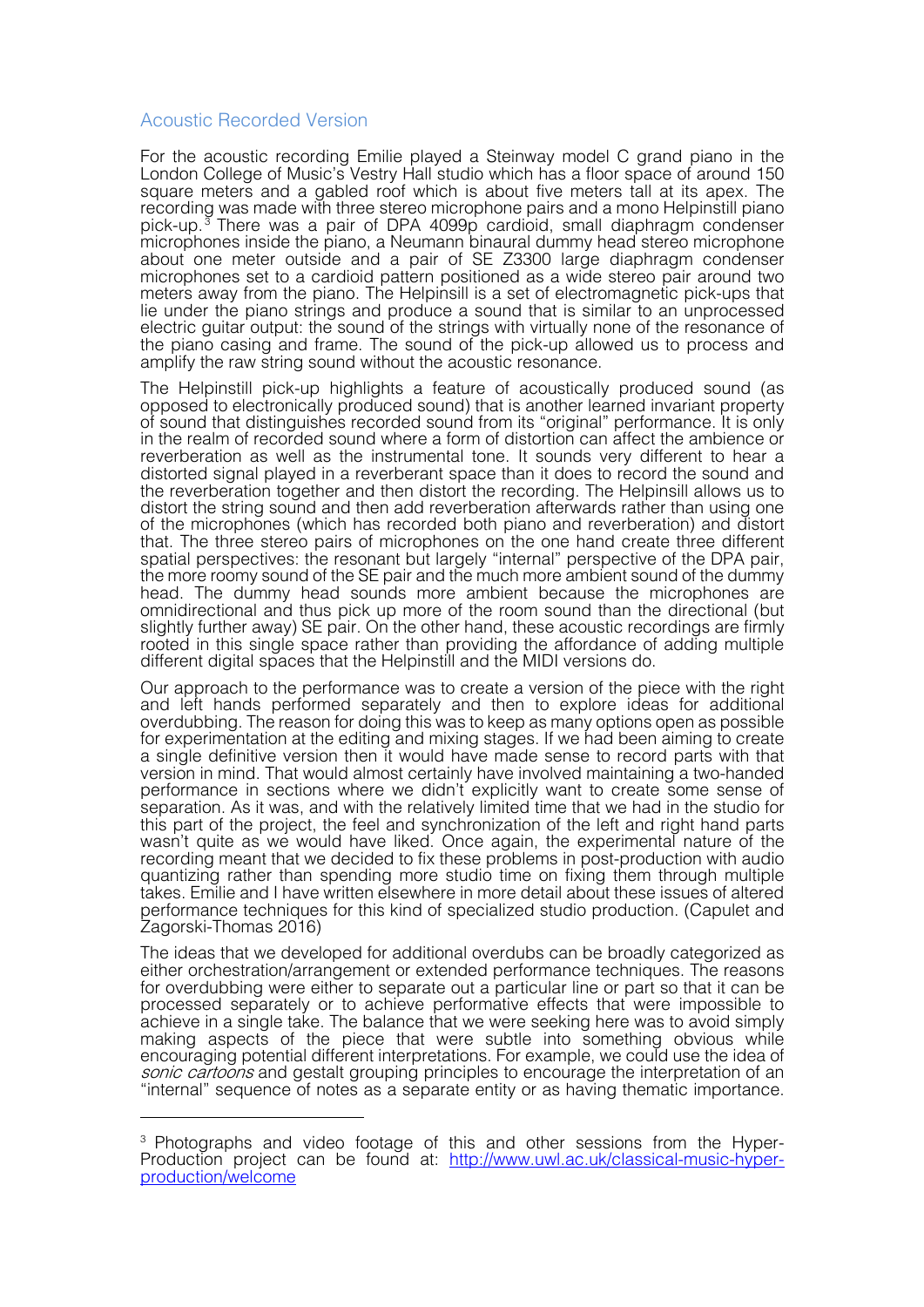These types of relationship can often only be noticed through a close reading of the score and the aim of this production was to see if they can be brought out sonically.

From the orchestration perspective, the kinds of overdubs that we were seeking to try were the doubling of specific lines, adding octaves up or down from a specific line and working on flourishes that went beyond the norms of ornamentation and embellishment. As soon as a musician sees the potential for doubling and deconstructing they seem to get into the idea. In the video of the session, by the end Emilie become much more pro-active in coming up with suggestions and sees it as a positive musical experience. By contrast, the performance of the separated left and right hand parts was viewed as a more inhibiting and "anti-creative" performance necessity engaged in for the sake of the experiment. From the extended performance technique perspective, we sought to use *glissandi* and scrapes and slides performed directly on the strings to create gestural shapes that could be used to replace some common pianistic gestures such as short fast runs, turns or trills. In addition, there were overdubs that straddled both categories and provided doubling or octave lines using techniques such as dampened or plucked strings.

Overall, the performance and recording techniques that were used in the acoustic recording are things that are used extensively in popular music: finding ways of deconstructing the usual live performed version of a piece. Rather than creating a single final version of the mix, we have explored various techniques through mixing the same segment in different ways and creating multiple alternatives. Audio examples can be found at the web address provided in footnote 3. These have explored ideas such as:

- 1. Following dynamic changes by placing louder passages in larger spaces and quieter passages in smaller ones.
- 2. Using the conventions of popular music to place lead lines in a different (usually larger) space than accompanying parts.
- 3. Exaggerating the perception of two or more parts playing by physically separating them in the stereo field.
- 4. Creating a "larger than life" performance of some sections by using multiple overdubs and techniques such as parallel compression to suggest a more powerful agency.

In general I've been thinking about Haydn's musical activities around the time that he wrote this piece in terms of an actor network. He had been using various invariant properties of the instrumental technology available to him to create contrasts that aimed to conjure up two different places: Vienna and London. He had also been using ideas drawn from a musical culture that was new to him and which was focused on larger gestures and more dramatic activity. Rather than simply adopting this new culture wholesale, Haydn attempted to use aspects of it that might have been judged as crude and showy to create a broader and richer artistic palette for himself. My aim has therefore been to transfer these aspects of his actor network into our production network: contrasts based on space, the use of techniques drawn from popular music in a classical context and an attempt to use them to broaden our palette rather than adopt them wholesale.

# MIDI Version

This version was performed by Emilie Capulet on a Roland HPi-50e Digital Piano to a 110 bpm click and only the MIDI data was recorded. Lines and parts were then extracted from the unquantized data by manually assigning them to different MIDI channels and then later to separating them out onto different sequencer tracks. The samples used came from Logic's EXS24 and various libraries available for Native Instruments' Kontakt. The two repeats in the piece were created by copying the single performance and editing the MIDI differently in the additional versions. Although the parts weren't quantized, they were extensively edited. Only two small corrections were made to remove or change incorrect notes and the rest involved adding various embellishments:

- 1. Adding chromatic passing notes between existing "played" notes to create glissandi instead of runs, turns and trills.
- 2. Using the random transform function in some later sections to create aleatoric variations of pitch while maintaining the same rhythmic gestures.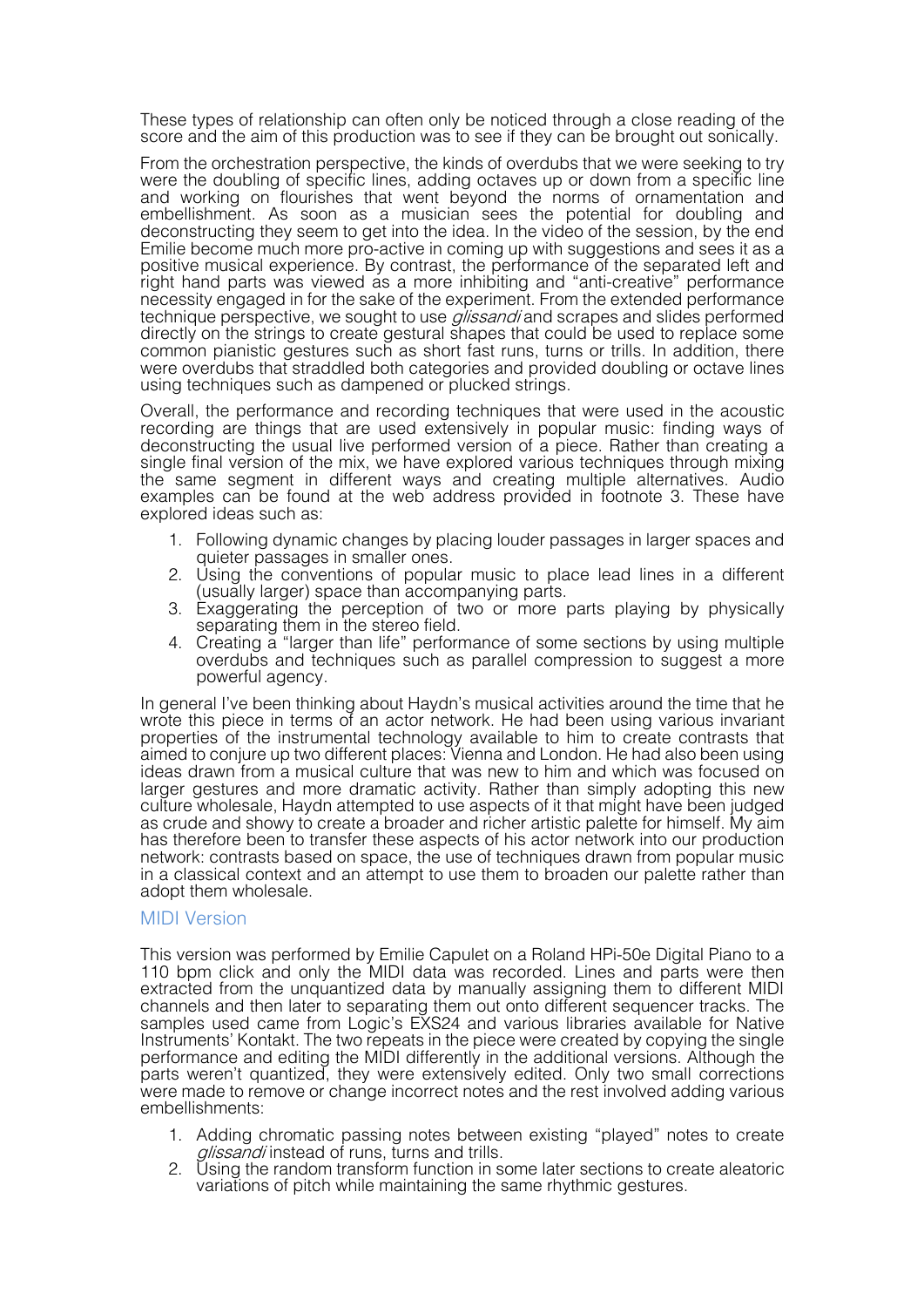- 3. Removing some notes when runs were replaced by sampled slides and scrapes. 4. Adding some pitch bend controller information. 5. Creating extensive automation to add effects, alter volumes and control filters
- 
- and other effect parameters.

After some initial experiments, the MIDI version became an attempt at a single definitive mix that created a particular interpretive narrative. The idea was based on the elaborative and developmental journey that Haydn has created: moving away from the initial simple starting point with its hints of a well-established tradition and through a series of compositional and performative (through the ornamentation of repeats) phases that introduce a more contemporary (to Haydn in 1795) sound. He did this through the exploitation of new instrument technology and an adoption of some aspects of a different musical culture. The piece is also shot through with intimations of different spaces: in terms of its references to Vienna, through Haydn's unique (at the time) and innovative use of pedals to suggest different spaces and through the suggestion of mechanical instruments (Lock 2004, 15) in the form of a music box. Once again, by looking at this production through a comparison of Haydn's actor network and our contemporary production network, I was looking for parallels between the ways that the schemata of the various participants in the networks may have developed. The instrument manufacturers in London, particularly Broadwood, were responding to the new architectural "technology" of space in the form of larger and more dramatically reverberant concert halls by making their instruments louder. The performers were interacting with this new technology (both pianos and concert halls) to develop new performance techniques that exploited their affordances. Haydn created his own take on all these developments that didn't simply adopt them but wove them into his existing compositional schemata to derive narratives of developing simple themes, using dramatic contrast and utilizing humor, surprise and references to contemporary culture. I, then, attempted to model a narrative drawing on these three strands from the 18<sup>th</sup> century actor network into the production of this 21<sup>st</sup> century version of the piece. This involved playing with the notion of different instruments in different spaces, using the sound of pianos played with extended and unusual performance techniques (some of which are only possible via MIDI), using contrasting sections to conjure up different places, incorporating elements of humor and surprise and working on an overall arc that takes the listener further and further from the original simple theme at the start.

The MIDI version starts by playing with the ideas of a single instrument in a single space by randomly splitting the notes of the single performance onto different MIDI channels and assigning them to different instruments in different spaces. Thus a particular melody line or even a single chord might have some notes played on an upright piano in a small room and some played on a Steinway Grand in a concert hall and so on. After about a minute a bass pedal note is doubled on a palm muted piano sound to introduce a contemporary tone. Thereafter the melodic phrases jump from one artificial space to another (different delays and reverberation), a range of automated forms of processing are used on various phrases (sweeping filters, distortion and fuzz-wah) and then a series of "extended piano technique" samples (scrapes, plucked and muted tones, etc.) and the first example of pitch bend are introduced that start to take us away from the idea of a conventional piano. At 3′ 10″ to 3′ 40″ scale based runs are replaced by glissandi that skirt the boundaries of what sounds playable and what sounds like a machine. They are also accompanied by more playing with space in the form of reverberation and delay and by the disruption of the original melody through the use of pitch bend creating an "impossible" form of ornamentation. These develop and become more dramatic up to 4′ 13″ where a new set of "extended technique" samples are added and the sounds become further remote from both a piano and a real space. At 4′ 58″ the use of pitch bend and filter sweeps takes us deeper into a world of electronics and we end the section (around 5′ 40″) with the loud chordal phrase being staged very distant and reverberant rather than present and dramatic. The next section explores more extreme contrasts of different instrument sounds in different spaces and at different distances until 6' 20" where we get a short section on a toy piano sound followed by a return to a conventional piano sound but with more obviously "impossible" *glissandi* performances and some first hints at randomized pitches. The next section presents another collage of different phrases played on different instrument types and with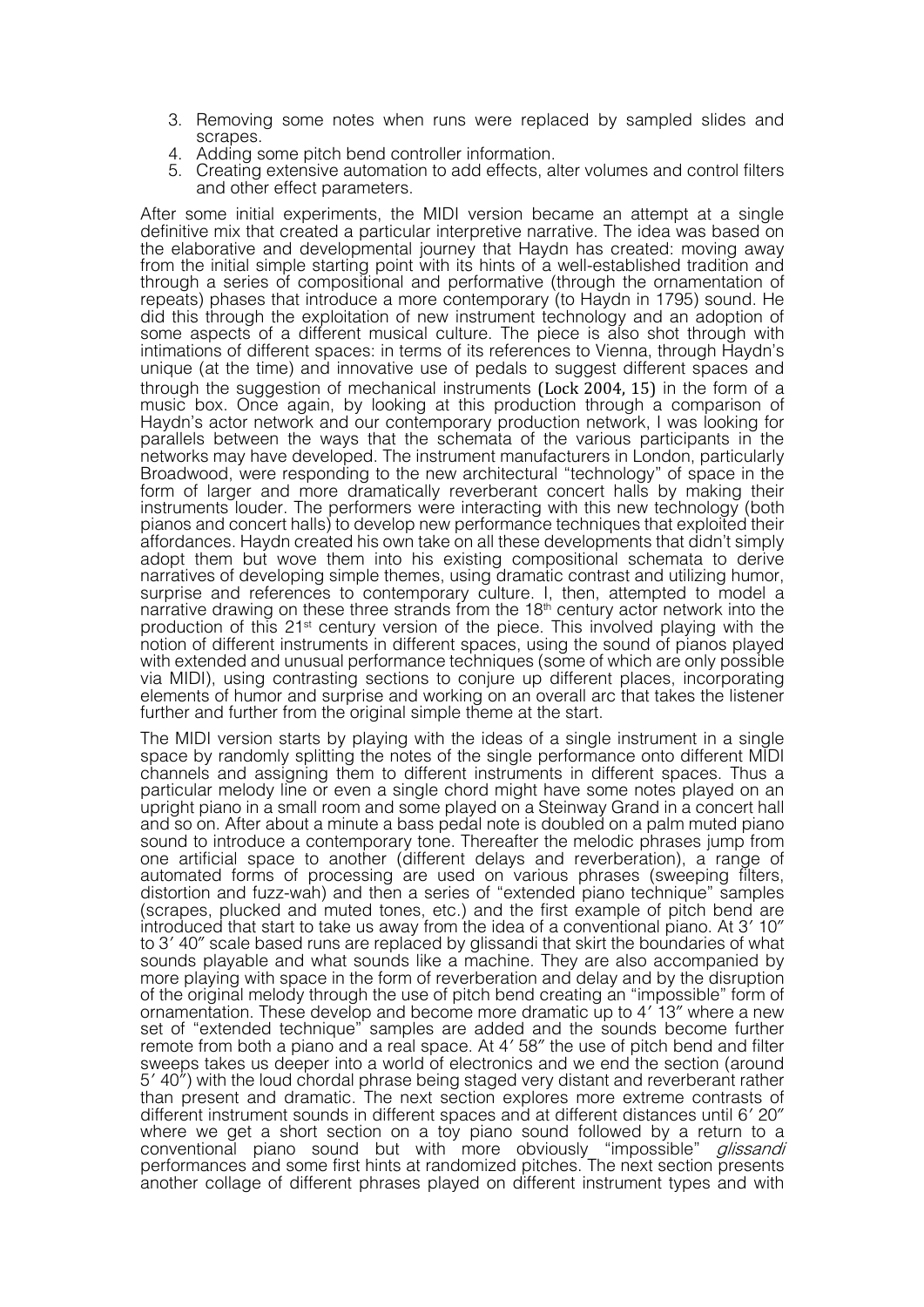different forms of extreme spatial processing and distortion. At 7′ 10″ there is a similar collage but with lighter textures that are based around plucked and scraped rather than hammered strings. From 7′ 38″ there is a section where conventional piano sounds are combined with "extended technique" samples, some of which are unpitched knocks and thumps performed on a piano body and some are plucked and scraped piano sounds with pitch bend used to make them completely unstable. At 9′ 12″ one of the main statements of the primary theme is played using just the sound of tapping on the wooden frame of the piano. Then the conventional piano sounds returns to play randomized pitches which also alternate with "extended technique" returns to play 19<sup>7</sup> 53<sup>"</sup> the toy piano returns, but this time with its pitch rendered unstable by pitch bend. This is then followed by randomized pitches and scrapes on the piano strings that lead us to a section at 10′ 38″ that uses progressively fewer pitched "extended techniques" and more knocks and thumps to lead us to the final "chord"— a sound akin to the piano being dropped from half a meter in the air with the sustain pedal depressed.

#### **Discussion**

This case study can be viewed as illustrating two points. On the one hand it provides an example of the approach to "hyper-production" that we explored in the AHRC funded project of the same name. In addition it provides a model for utilizing the theoretical framework built upon the ecological approach to perception, embodied cognition and actor network theory in a way that isn't only analytical but which is also creative and practical.

The question of what, if anything, hyper-production can add to a recording or a concert is interesting. I used the analogy of Shakespeare in modern dress in the introduction and the concert that we staged in October 2015 at London's Kings Place was given that title: In Modern Dress. That phrase stands as a proxy for various forms of reinterpretation and recontextualization and, of course, the concept of altering or "messing around with" existing great works of art is controversial. To avoid being drawn into the rabbit warren of authenticity, I prefer to discuss the question of "why?" in terms of a contrast between museum culture and living art. There are a myriad of recorded versions of the pieces that we have "messed around with" which remain true to some notion of performance or historical authenticity so the question is not "either or" but just whether there might be an audience—and there was. Kings Place wasn't sold out but there was a healthy sized audience and there has been a good deal of interest in the recorded examples. Perhaps the real acid test, though, is what hyper-production added for me to these recordings and concerts. Well, the discussions about what kinds of approaches would be relevant and appropriate for all the different pieces of music that we worked on were very revealing. On the one hand, they provided a practical point to the process of analysis: when we were looking for ways to interpret the pieces, we were simultaneously looking for ways to facilitate or highlight aspects of that interpretation. Thus, with the Haydn, we were exploring the possibilities of a purely musical analysis—harmony, key, thematic development and ornamentation—but we were also looking at the historical context. Both approaches suggested ideas for the production and produced very different results. They both also made me listen to and think about the piece in entirely new ways that provide a richness to my ideas about and enjoyment of the piece. These Haydn productions and all the other pieces that we've worked on have also enriched the way I think about the process of production in the more general sense. By exploring how to move beyond the taboos of classical music production, we had to continually ask the question "why?" and perhaps that question is not asked often enough in popular music production.

The other question that this project opened up was what, if anything, does this theoretical model add to the study of production and, perhaps more interestingly, to the practices of production? While the use of the ecological approach to perception and embodied cognition is well established within musicology, their application to actor network theory is more controversial. In his review of my recent monograph, Eliot Bates (2016) justifiably criticizes the way that I incorporated actor network theory into my theoretical framework. What I didn't explain sufficiently was the way in which I propose using the ecological approach to perception and embodied cognition as a way of deconstructing agency and exploring the mechanisms of what Latour calls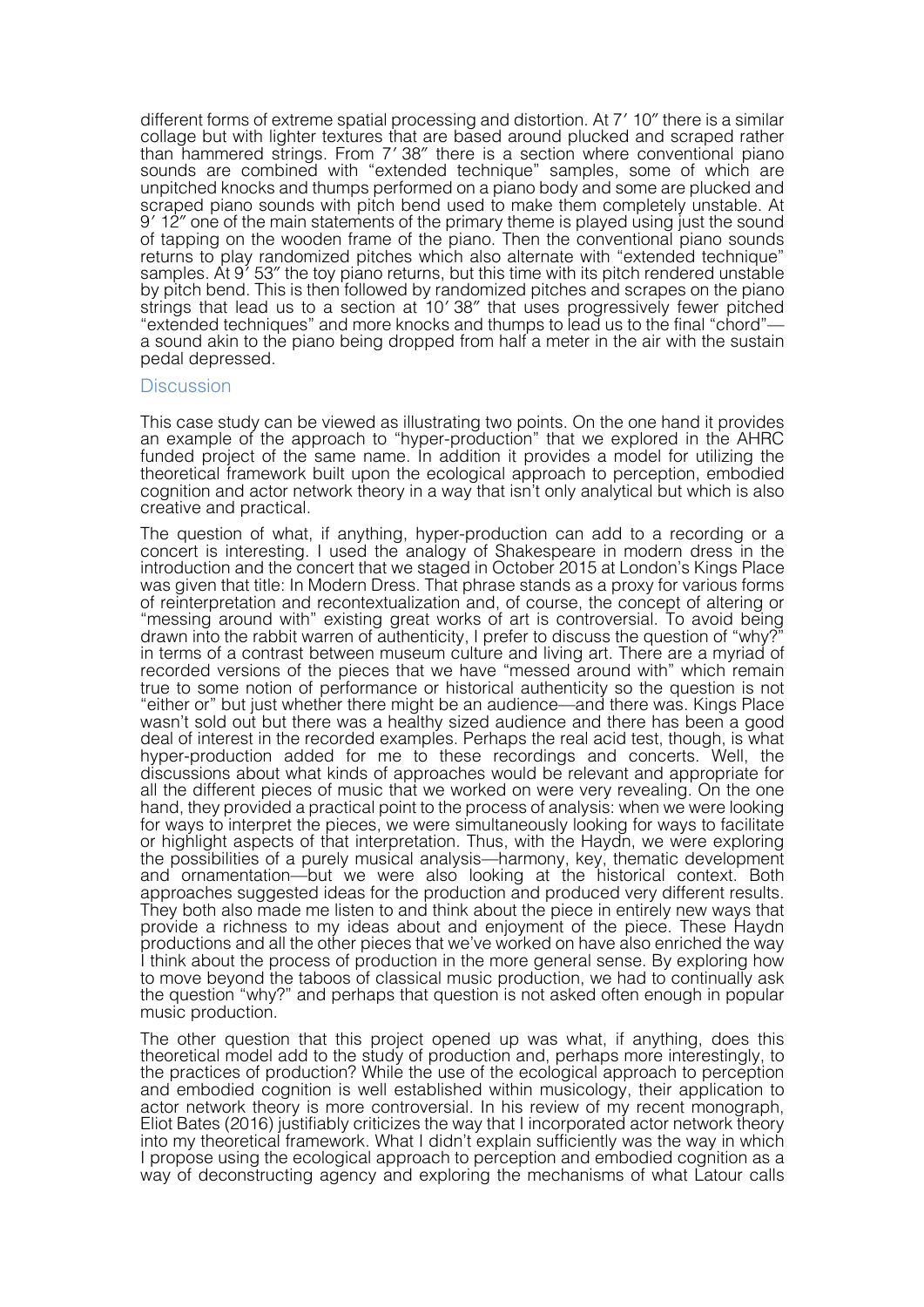translation or mediation. By describing a network in terms of various human actors and their schemata, the continually changing cognitive representations they build about the world and their actions within it, we can seek to explain how agency and mediation result from a messy, interactive process. The identification of all forms of mediation in a network, the transfer of information through a range of human and nonhuman intermediaries, require us to hypothesize some internalized cognitive process of representation. In my opinion, actor network theory has suffered from describing this as an empirical process. It does, of course, have to be evidence-based but it also requires subjective interpretation of that evidence. For example, Piekut's (2014) description of the way that the Jazz Composers Guild influenced the decision by the Association for the Advancement of Creative Musicians to restrict their membership to African Americans goes into the detail of the translation processes through which the Guild's discussions and opinions on the matter reached the members of the AACM at a particular moment. Piekut details the steps through which AACM member Muhal Richard Abramms "reported on his reading of an article that narrativizes one account by a spokesperson about the Guild's experience with interracialism." (2014, 197) Each step of that process requires us to hypothesize some implicit equivalent of a schema. Returning to Haydn, we can use the detailed evidence of Lock (2004) and other's accounts of Haydn's interactions with the Broadwood company, his pronouncements on wanting to immerse himself in London's musical culture and a range of other evidence to imagine his changing schemata about instruments, performance practice, composition and this specific piece of music. This can be combined with attempts to piece together the schemata of other actors that were involved in playing out this particular moment in history. In this instance, of course, the analysis of this network is not our primary concern but it sits in the background, providing a way of thinking about the piece and the production. And this way of thinking led to the strategies that we used in the creation of these versions of the piece.

#### **References**

- Bates, Eliot. 2016. 'Simon Zagorski-Thomas , The Musicology of Record Production (Cambridge: Cambridge University Press, 2014), ISBN: 978-1-107-07564-1 (Hb).' Twentieth-Century Music 13 (2): 326-31. https://doi.org/10.1017/S1478572216000086.
- Callon, Michel. 1986. 'Some Elements of a Sociology of Translation: Domestication of the Scallops and the Fishermen of St Brieuc Bay'. In Power, Action and Belief: A New Sociology of Knowledge?, edited by John Law, 196-223. London: Routledge.
- Capulet, Emilie, and Simon Zagorski-Thomas. 2016. 'Creating A Rubato Layer Cake: Performing and Producing Overdubs with Expressive Timing on a Classical Recording for "Solo" Piano.' Journal on the Art of Record Production, no. 11. www.arpjournal.com/creating-a-rubato-layer-cake.
- Clarke, Eric F. 2005. Ways of Listening: An Ecological Approach to the Perception of Musical Meaning. Oxford University Press, USA.
- Feldman, Jerome A. 2008. From Molecule to Metaphor: A Neural Theory of Language. 1st MIT Press Paperback Ed. MIT Press.
- Frith, Simon. 2012. 'The Place of the Producer in the Discourse of Rock'. In The Art of Record Production: An Introductory Reader to a New Academic Field, edited by Simon Frith and Simon Zagorski-Thomas. Farnham: Ashgate Publishing Limited.
- Gibson, James J. 1979. The Ecological Approach to Visual Perception. Psychology Press.
- Harrison, Bernard. 1997. *Haydn's Keyboard Music: Studies in Performance Practice.*<br>Oxford: Clarendon Press.
- Jarrett, Michael. 2012. 'The Self-Effacing Producer: Absence Summons Presence'. In The Art of Record Production: An Introductory Reader to a New Academic Field, edited by Simon Frith and Simon Zagorski-Thomas, 129–48. Farnham: Ashgate Publishing Limited.